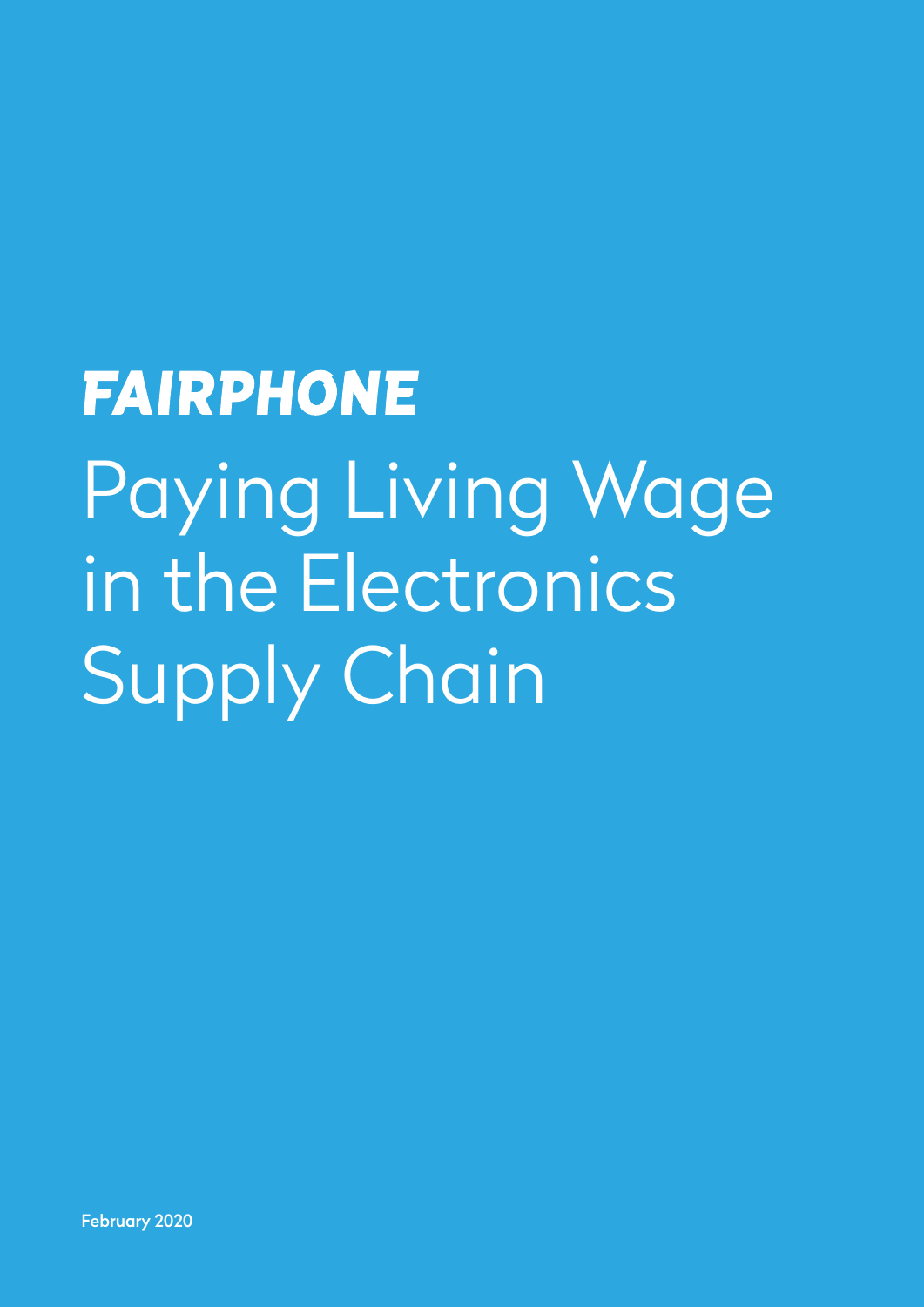**FAIRPHONE** 

Fairphone designs and produces smartphones with the goal of making improvements throughout the electronics supply chain. One of our key focus areas is improving working conditions, which includes providing decent work. Decent work is based on the idea that work is a source of personal dignity, and a person's ability to provide for their family is an important aspect in their life and role in society. According to the International Labour Organization (ILO)<sup>1</sup>, decent work involves:

As a whole, the electronics industry is known for unfavorable working conditions: the well-being of workers is not safeguarded, wages are low, and  $emplye$ es are not able to influence their work environment<sup>2</sup>.

- Opportunities for work that are productive and deliver a fair income.
- Security in the workplace and social protection for families.
- Better prospects for personal development and social integration.
- Freedom for people to express their concerns.
- Organize and participate in the decisions that affect. their lives and equality of opportunity and treatment for all women and men.

This is at the core of Sustainable Development Goal 8: "Decent work and economic growth". In all definitions of decent work, dignity, respect, safety and income are the key aspects.

Wages levels are a key concern for workers throughout the electronics supply chain. Low wages have a direct impact on workers themselves, as well as their family's well-being and quality of life. It can lead to people working long hours, and in more extreme cases, keep them locked-in the "poverty-trap" or encourage children to drop out of school and start working.

External stakeholders, such as consumers, public buyers (e.g., Electronics Watch), legislators, investors and banks (e.g., Platform Living Wage Financials), leading product or company certification standards such as Blue Angel, SA8000, Fairtrade and WFTO, as well as NGOs are paying more and more attention to living wages. Currently there are some examples of living wage programs in other industries, such as agriculture and textiles. However, there is a clear need for scalable living wage initiatives in the electronics industry.

This paper first covers the concept of living wages in general, and then looks specifically at how Fairphone is supporting one of their suppliers to enable them to pay living wages to their workers.

<sup>1</sup> ILO <https://www.ilo.org/global/topics/decent-work/lang--en/index.htm> <sup>2</sup> See for example the researches and articles by SOMO (<https://www.somo.nl/topic/electronics/>) and Good Electronics (https://goodelectronics.org/)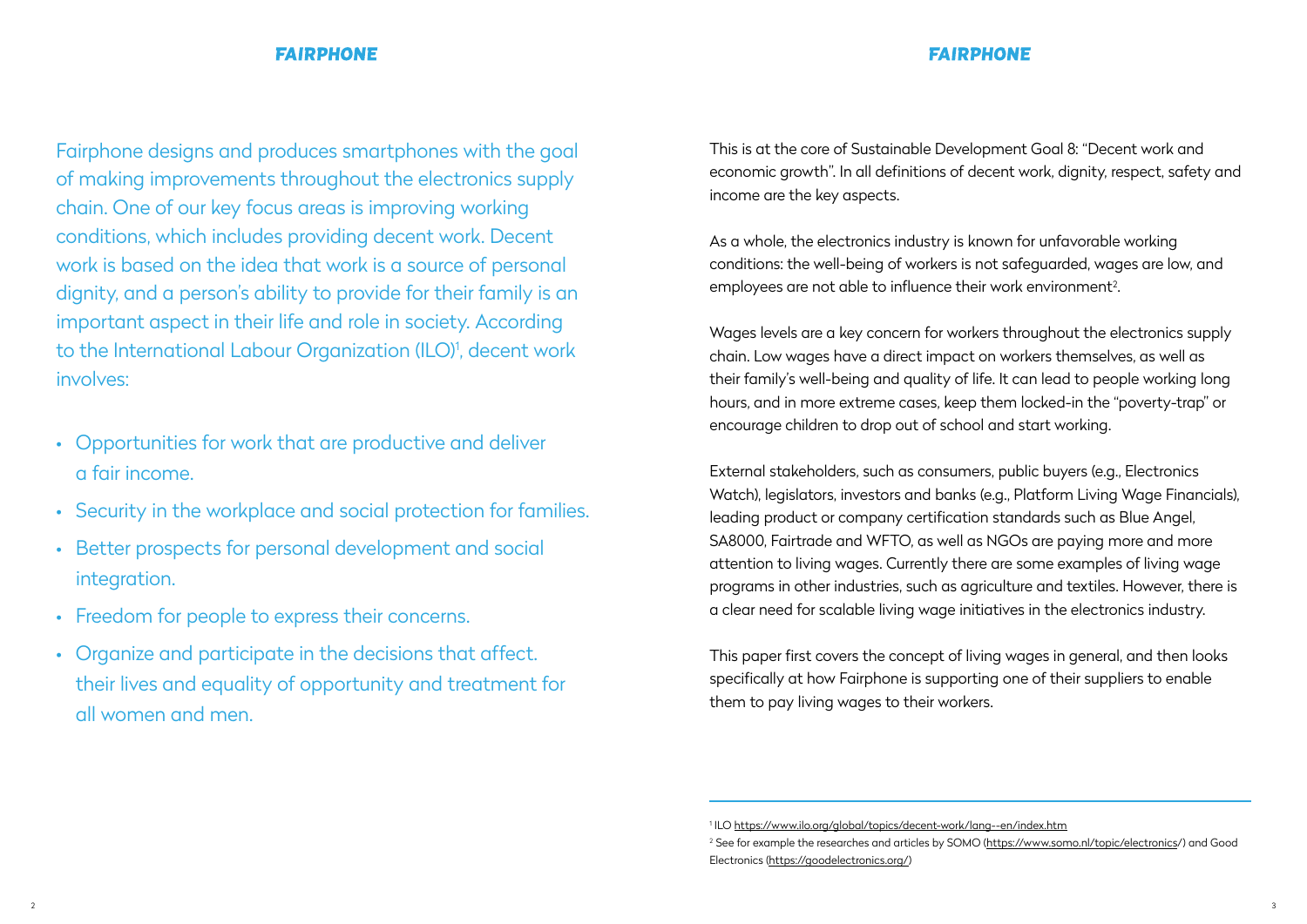## What is a living income or wage?

The Global Living Wage Coalition (GLWC) is a collaboration of international organizations and social standards such as ISEAL, SAI, Fairtrade and Rainforest Alliance. The GLWC defines a living wage as:

For guidance on how to estimate living wages and effectively measure all the related elements, the GLWC employs the Anker Methodology. As a starting point, local and national living wage estimates may already be publicly available on the websites like the GLWC, Asia Floor Wage and the Wage Indicator Foundation. Because the cost of living in a big city may be different than the cost of living in the small village, local estimates can be especially useful. But if local figures are not available, national estimates can also serve as a useful point of reference.

"The remuneration received for a standard workweek by a worker in a particular place sufficient to afford a decent standard of living for the worker and her or his family. Elements of a decent standard of living include food, water, housing, education, health care, transportation, clothing, and other essential needs including provision for unexpected events."3

## Low wages are a root cause of excessive overtime (and other issues)

In many countries where electronics production takes place, the legal minimum wage is not sufficient for workers to afford a decent standard of living for themselves and their families.

In other words, low incomes may mean that workers and their families lack or have limited access to food, education, health care, housing or other essential needs. In 2018, the Chinese NGO Worker Empowerment (WE) found that factory workers in Guandong province who earn low wages cut their spending on food, housing, clothes and transport to substandard levels, in order to be able to pay for health care and to financially support to their family. As a result, the NGO concluded that they had a low quality of life<sup>4</sup>. To increase their income, workers may want to work extremely long hours or work multiple jobs. This shows how low wages can directly contribute to to excessive working hours, a chronic issue in the electronics supply chains.

In addition, low wages can contribute to limiting children's education opportunities, or in more extreme cases, encourage child labor. Children with limited access to education will likely perform low-skilled jobs for low wages when they become adults, continuing the cycle. Improved wages may be a crucial factor in breaking this cycle, reducing the need to work extremely long hours, improving their ability to afford essential needs such as housing, and therefore allowing them to achieve a better overall quality of life.

<sup>3</sup> GLWC https://www.globallivingwage.org/about/what-is-a-living-wage/ 4 Worker Empowerment (2018) "Workers' wage and Living Expenses in Four Tier Cities in Guangdong Province" http://www.workerempowerment.org/en/research-reports/260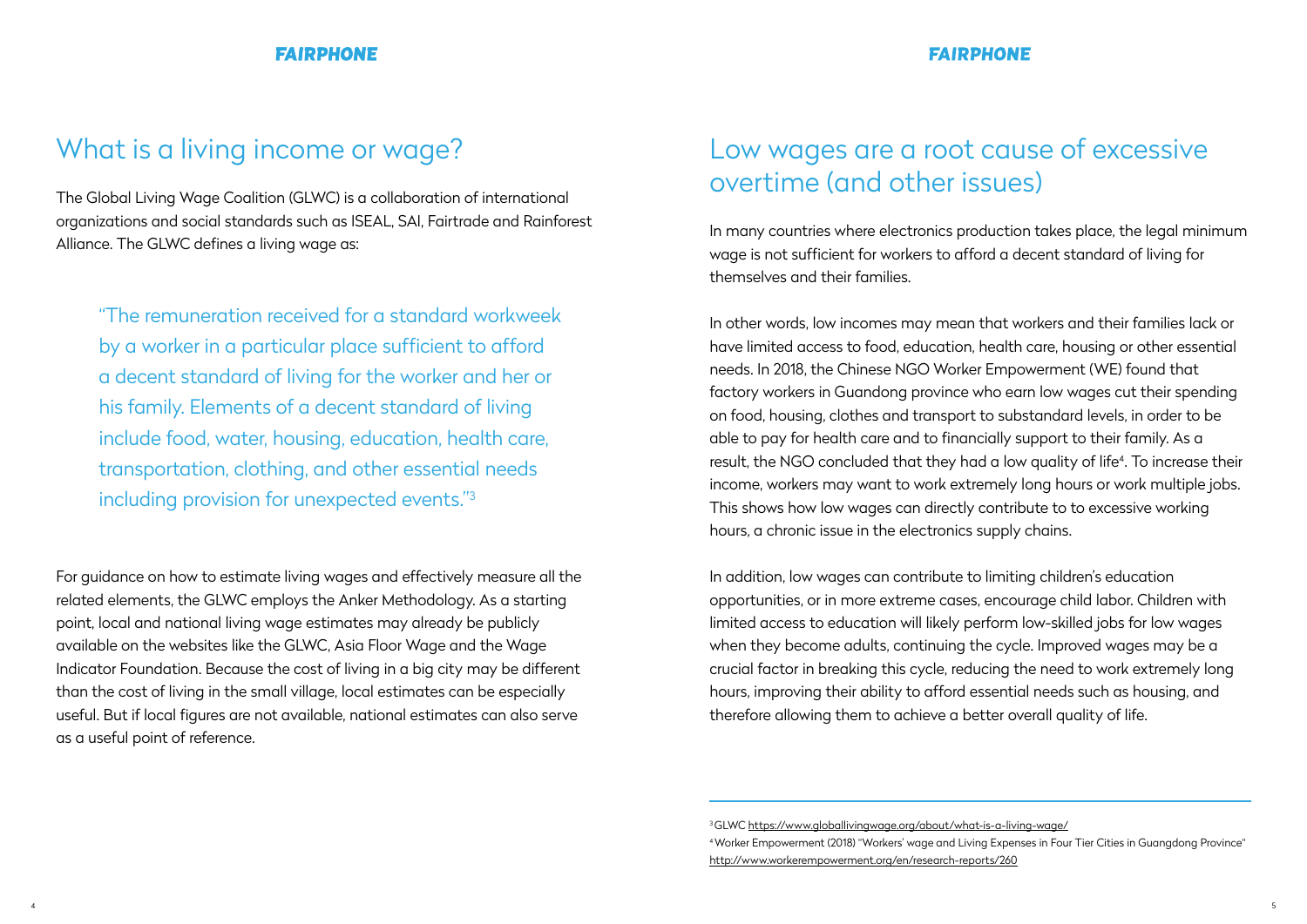Low wages and excessive overtime are not just worker-related issues – they also directly impact employers. Excessive overtime can lead to lower efficiency, more mistakes and poor production quality. As a consequence, manufacturers face higher costs to cover rework, accidents and increased accident insurance. Situations like these also contribute to low satisfaction and depression among workers, which in turn leads to higher turnover, meaning loss of skilled workers and increased recruitment costs. Improved wages can have the opposite effect: a happy, stable and skilled workforce, as well as cost savings.

### • Being a responsible employer

Ensuring that your staff can afford a decent standard of living is the right thing to do from both a moral and a legal standpoint.

### • Stable and skilled workforce

Better wages contribute to higher worker satisfaction, higher retention rates of skilled workers, lower recruitment costs, better quality management and a safer workplace.

### • Managing excessive working hours

Low wages are a key driver for excessive working hours. Improving wages enables companies to better control excessive overtime without negatively impacting workers' (financial) well-being and employee turnover.

### • Reputation, access to market and stakeholders

Proactively build your reputation as a responsible employer, ensure access to (public) buyers with the highest procurement standards and meet the demands of other customers, investors and the community at large. Improved wages support the (economic) development of the community around the workplace as well.

## Why should manufacturers invest in living wages at their own companies?

## Why should an electronics brand or company support the payment of living wages in the supply chain?

## • Human rights

Ensuring that people working throughout the supply chain can afford a decent standard of living is the right thing to do from both a moral and legal perspective

## • Managing excessive working hours

Low wages are a key driver for workers wanting to work excessive working hours. Without addressing living wages, managing excessive overtime will remain an ongoing challenge.

## • Stable, quality supply

A stable, skilled and happy workforce throughout the supply chain contributes to stable and high-quality supply, now and in the future.

## • Reputation, access to market and stakeholders

Proactively build your reputation as a responsible company, ensure access to (public) buyers with the highest procurement standards and meet the demands of other customers, investors and the community at large. Improved wages further support the (economic) development of the community around the suppliers as well.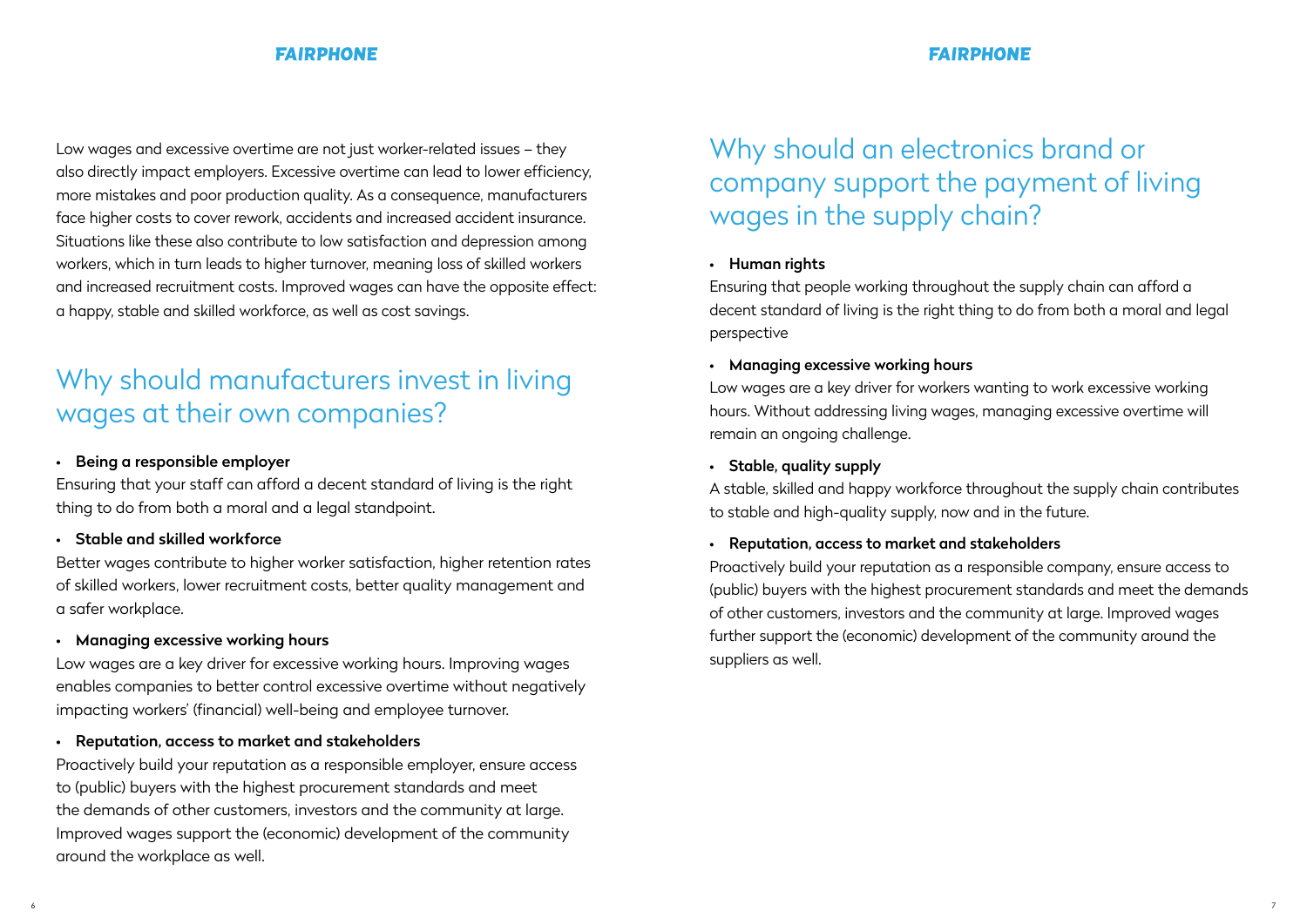## Who pays for the living wages?

The electronics industry is highly competitive and is notable for having a large number of companies with negative earnings.<sup>5</sup> For example, in 2017, the semiconductor and other electronic components industry was ranked among the top 4 least profitable industries (out of thousands of industries) with an average profit margin of 0.3 percent.<sup>6</sup> The profit margins of Foxconn and other EMS factories (that design, manufacture and repair electronic devices) have dropped to 2-3 percent, and some are even generating no profits. While labor costs represent only 2 percent of the EMS product price, they represent upwards of 40 percent of the real EMS manufacturing cost.7 According to ETUI "herein lies the main tension between the EMS provider and their workers, because mere fractions of a per cent in labor costs have a cumulative effect on millions of products and on margins".8

Because legal minimum wages are far below the actual wages required for a decent standard of living, and because of tight competition between manufacturers and low profit margins, it is challenging for manufacturers to pay living wages solely based on their own initiative. Electronic brands can support their suppliers and provide the necessary incentive to take this step, by adopting a living wage strategy and financially contributing to living wage payments for their suppliers' employees. Realistically, increased labor costs will either affect the margins of the companies further down the supply chain, or have to be passed on to the consumer. However, as our case study shows, the price increase for paying a living wage bonus to the workforce at our direct supplier is only 0.33 percent of the retail price. We feel that such a margin can be easily absorbed by the brand or its customers.

There are examples from outside of the electronics industry (agriculture and textiles) where brands provide financial support to supplier factories, mines and farms to realize living wages or incomes.<sup>9</sup> The case study below demonstrates how Fairphone is helping to introduce a living wage at one of our suppliers in the electronics industry.

Ideally, our goal is to move towards a 40-hour workweek for all of the employees with an income that is sufficient for covering the cost of living for the workers and their families. For the employees and their families, this will result in a higher quality of life, as well as an improved work-life balance.

Additionally, as mentioned previously, introducing a living wage also offers concrete benefits for the factory. Besides ensuring they align with local labor laws and international standards for working hours, it will also help them improve worker satisfaction. Higher satisfaction levels will in turn improve retention rates – helping the factory hold on to skilled workers and lowering recruitment costs. Finally, higher wages will reduce the need for excessive overtime and the accidents, quality issues, inefficiency and physical and mental strain that often accompany it.

5 [https://www.investopedia.com/ask/answers/051215/what-profit-margin-average-company-electronics-](https://www.investopedia.com/ask/answers/051215/what-profit-margin-average-company-electronics-sector.asp)

 $^7$  European Trade Union Institute (ETUI) "Flexible workforces and low profit margins: electronics assembly  $\,$ between Europe and China European". Page 166

 $^8$  European Trade Union Institute (ETUI) "Flexible workforces and low profit margins: electronics assembly  $\,$ between Europe and China European". Page 166

[sector.asp; https://www.mckinsey.com/industries/consumer-packaged-goods/our-insights/consumer](https://www.investopedia.com/ask/answers/051215/what-profit-margin-average-company-electronics-sector.asp)[electronics-gets-back-to-basics](https://www.investopedia.com/ask/answers/051215/what-profit-margin-average-company-electronics-sector.asp)

<sup>6</sup> [https://www.forbes.com/sites/sageworks/2017/09/24/these-industries-generate-the-lowest-profit](https://www.forbes.com/sites/sageworks/2017/09/24/these-industries-generate-the-lowest-profit-margins/#1dfd37e6f49d)[margins/#b34e1d5f49d2](https://www.forbes.com/sites/sageworks/2017/09/24/these-industries-generate-the-lowest-profit-margins/#1dfd37e6f49d)

<sup>9</sup> For example, Fair Wear Foundation's publication "Living Wages: an explorer's notebook piloting living wages in garment factories" presents an overview of efforts of multiple companies addressing living wages at supplier factories. [https://www.fairwear.org/wp-content/uploads/2016/11/Explorers-Notebook-web.pdf](https://api.fairwear.org/wp-content/uploads/2016/11/Explorers-Notebook-web.pdf)  More examples from the agriculture sector can be found at websites of amongst others Global Living Wage Coalition [\(https://www.globallivingwage.org](https://www.globallivingwage.org/)), ALIGN (<https://align-tool.com/>), Fairtrade.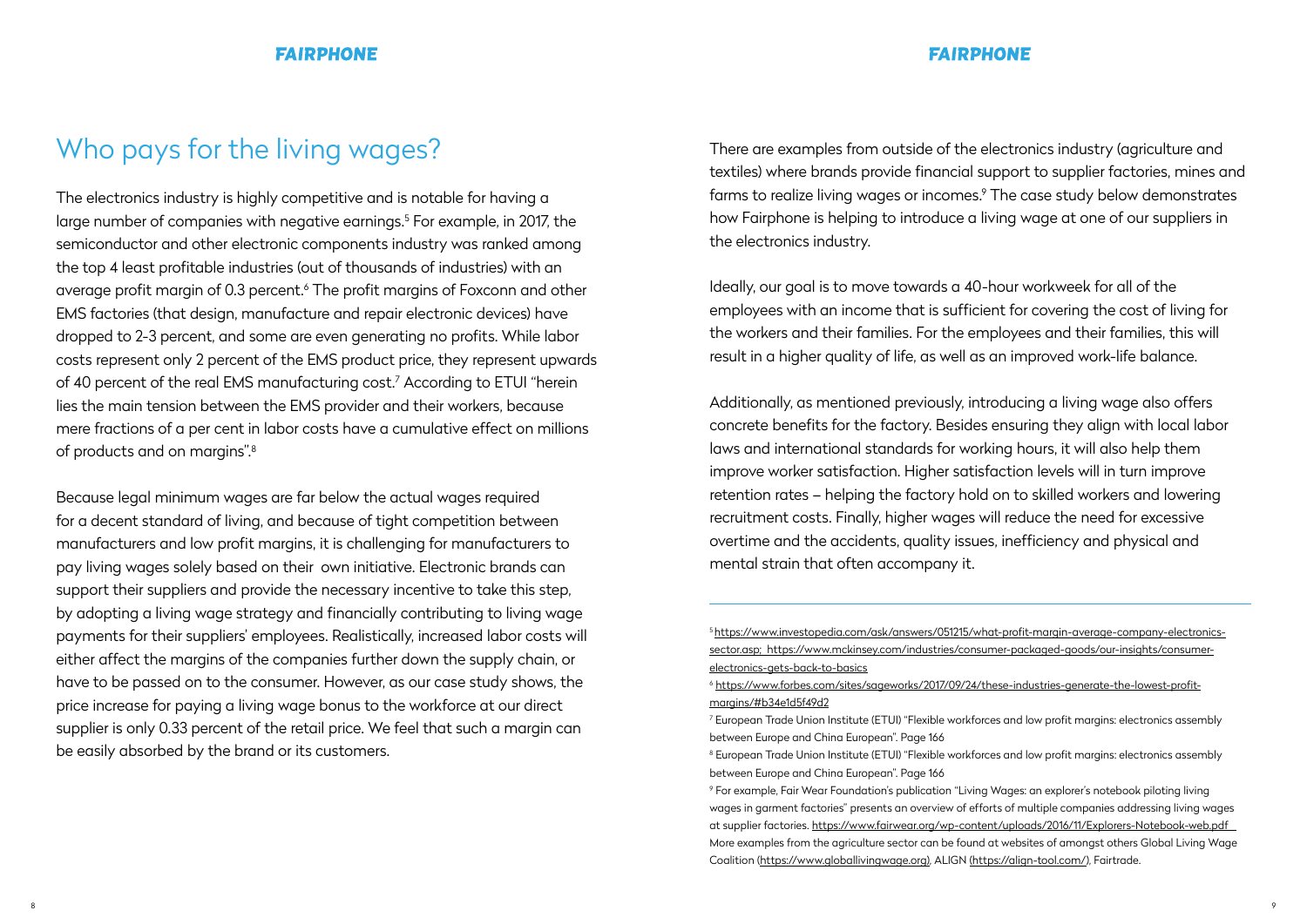## Case Study - How Fairphone is paying a living wage bonus at afirst-tier supplier in China

The Fairphone 3 is produced at a manufacturing facility in Suzhou, China. Fairphone is working in close collaboration with the supplier to jointly improve worker satisfaction and working conditions. One of the central pillars of our approach is that it is worker driven: we actively seek input and participation of the workers themselves as part of the process of improving the working environment. From our interactions, it became clear that improving wages was a key priority for the factory's employees.

We therefore benchmarked the legal minimum wage versus publicly available living wage estimates and employee survey findings:

| Legal minimum wage Suzhou for<br>40-hour work week (2019): | 2020 RMB (263 EUR) |
|------------------------------------------------------------|--------------------|
| <b>GLWC Living Wage estimate for</b><br>Suzhou (2015):     | 3534 RMB (460 EUR) |
| Asia Floor Wage estimate for<br>China (2017):              | 4547 RMB (592 EUR) |
| Survey: Workers' input on sufficient<br>wage (Nov 2018):   | 5000 RMB (651 EUR) |

As the table shows, the living wage estimates are more than double the legal minimum wage. This explains why workers want to work overtime – they simply want to increase their income so they can actually cover the cost of living.

To go into greater detail, Fairphone's Satisfaction Survey and dialogue session (conducted in November 2018) generated the following feedback from the supplier's employees:

- Wages and bonuses were rated as "the most urgent to improve".
- Only 27% of workers found their income fair.
- 11% of all workers (with an average income of 3752 RMB) found it difficult to survive on their existing income. Of the workers who earn 3900 RMB or less, 77% found it insufficient or difficult to survive.

The lowest paid workers in the factory earn the legal minimum wage for a 40 hour workweek. As a result, the workers are keen to work overtime to increase their salary. But even with the extra income for overtime, the vast majority of the workers (>80 percent) still do not earn the 5000 RMB salary that workers feel is sufficient to cover the cost of living.

 With these calculations in mind, it was clear we could not limit the working hours on our production line to 40 hours per week without hurting the financial well-being of the workers.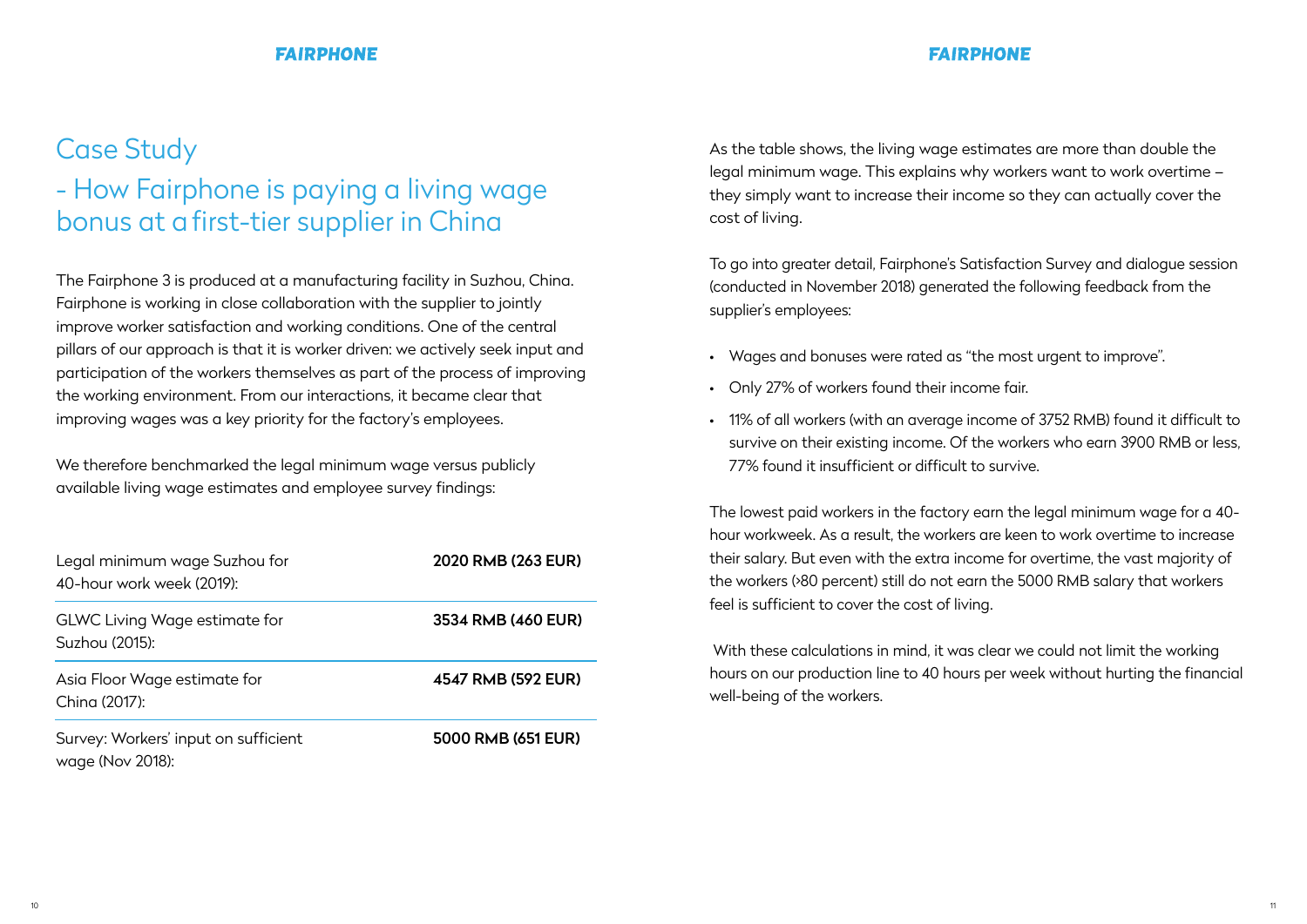## Getting started

## Defining the set-up

## To kick off our improvement plan, we first gathered available documentation on living wages in China and consulted:

- The supplier's management team
- The supplier's workers
- Experts experienced in implementing living wages in the supply chain

### In defining our approach, the expert stakeholders recommended:

- Gathering data and workers' perspectives
- Defining the target wage, we'd like everyone to earn in the ideal scenario
- Defining the gap between the target wage and the current wages
- Defining who will receive the bonus
- Defining how workers will receive the bonus

After reviewing the living wage estimates from the GLWC and Asia Floor Wage, and consulting workers through a survey and dialogue, we set the target wage at 5000 RMB before taxes (+/- 4500 RMB after taxes). In an ideal situation, this is the wage we would like everyone in the factory to earn.

> So, by increasing the product price by 1.50 EUR, we can achieve a living wage for all workers on our production line. If all of the factory's customers made the same calculation, all of the factory workers would get a full living wage.

## **FAIRPHONE**

Next, we calculated how much Fairphone would need to pay in order to achieve this wage on our production line. It is important to note that Fairphone is not the factory's only customer. In fact, we likely account for less than 10% of the total production in the factory. To define how big the Fairphone's share should be in bridging the gap to living wages for all factory workers, we looked at the how much labor time is spent per phone. This approach is fair in that the contribution per brand customer of the factory is proportional to their size of production.

Here is how we calculated the additional product price needed for living wages:

Additional wage per hour needed for an average production line worker to reach the target wage

Additional amount needed for all workers on Fairphone production line

### Amount needed per phone

## (monthly target wage 5000 RMB – average monthly wage of production line workers) / 173 hours

x

# of workers on production line

/

# of phones produced per hour

=

1.50 EUR per phone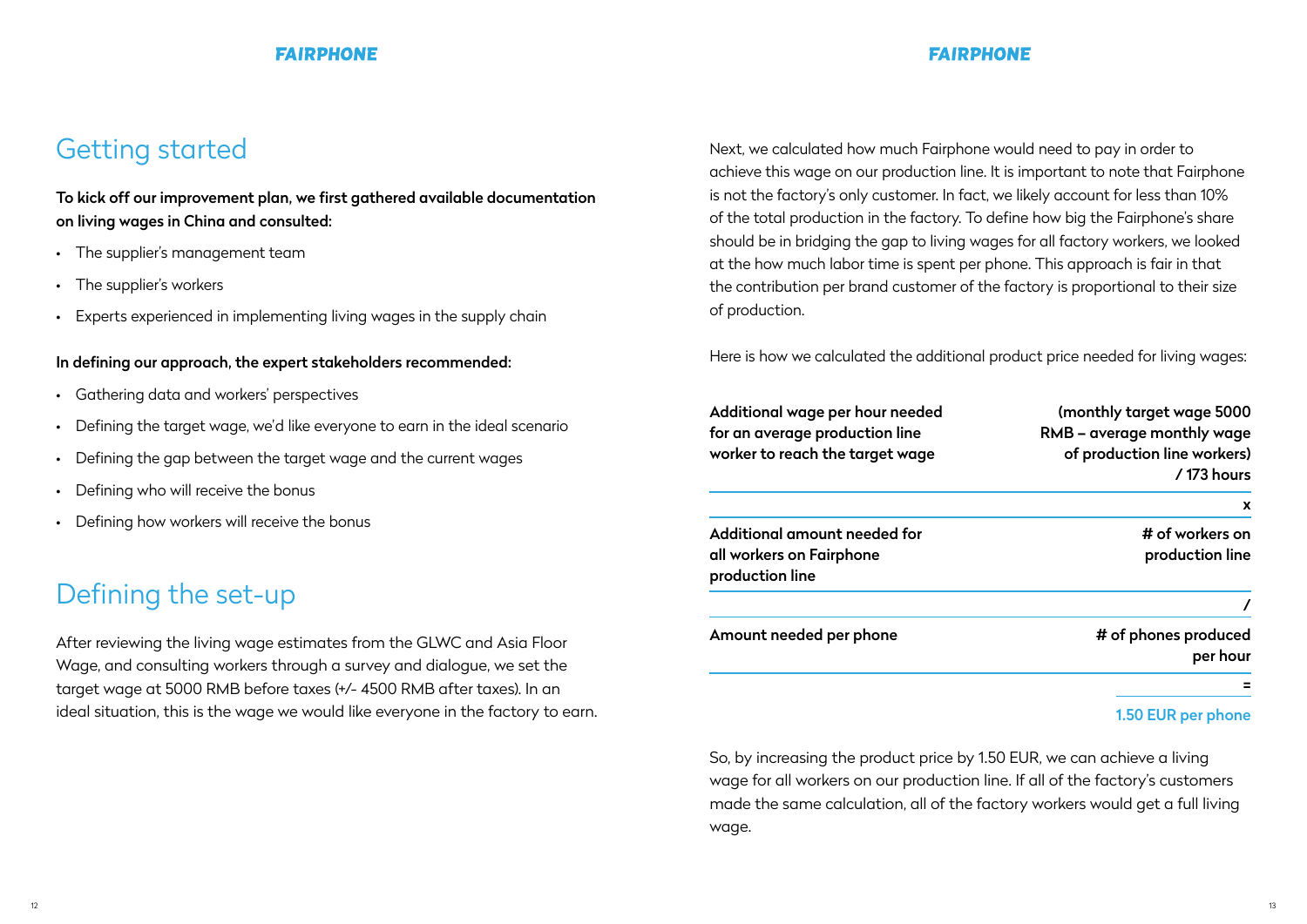We fixed the living wage bonus at 1.50 EUR per phone produced for one year and incorporated it into the product price. After one year, we will reevaluate the level of the bonus. For a product with a sales price of 450 EUR, the cost of paying a living wage accounts for 0.33% of the sales price.

The factory workers, as well as other stakeholders and experts, recommended to sharing the bonus with all workers in the factory, not just the workers on the Fairphone production line. We set the following guidelines for who receives the bonus:

- All workers earning less than the 5000 RMB target wage, regardless of their role
- Everyone who has worked at least 3 months at the factory (as incentive for retention)

 Everyone who has worked at least 70% of the month (perceived as fairer than if everyone gets the same bonus regardless if you work one day or the full month)

Using this structure, we hope the bonus will go to those who need it most.

The bonus will be paid four times per year. It will be paid on top of the workers regular salary. In the first six months since the implementation, this resulted in workers receiving up to an additional 3000 RMB (or 422 Euro) per person. This is equivalent to 1.5 times the monthly legal minimum wage, so it is quite significant.

Because we share the bonus with all workers who earn less than 5000 RMB per month, the bonus per worker is lower than if we would only distribute it to those working on our production line. As a result, we can't yet limit working hours to 40 hours per week or we will hurt the financial well-being of the production line workers. In the long term, this is still the ambition. If more of the factory's customers start paying living wage bonuses, this can become a reality.

After 12 months, we will evaluate the implementation of the living wage bonus, the amount and its impact. As paying a living wage in the supply chain is still uncharted territory, we expect we will gain new insights and make some changes at that point in time.

## Some of the impact indicators we will use in for the evaluation include:

- Employee satisfaction
- Employee retention rates
- Number of workers who received a bonus
- Additional income received per worker per year
- Percent of workers are aware of the bonus
- Percent of workers feel it improves their income